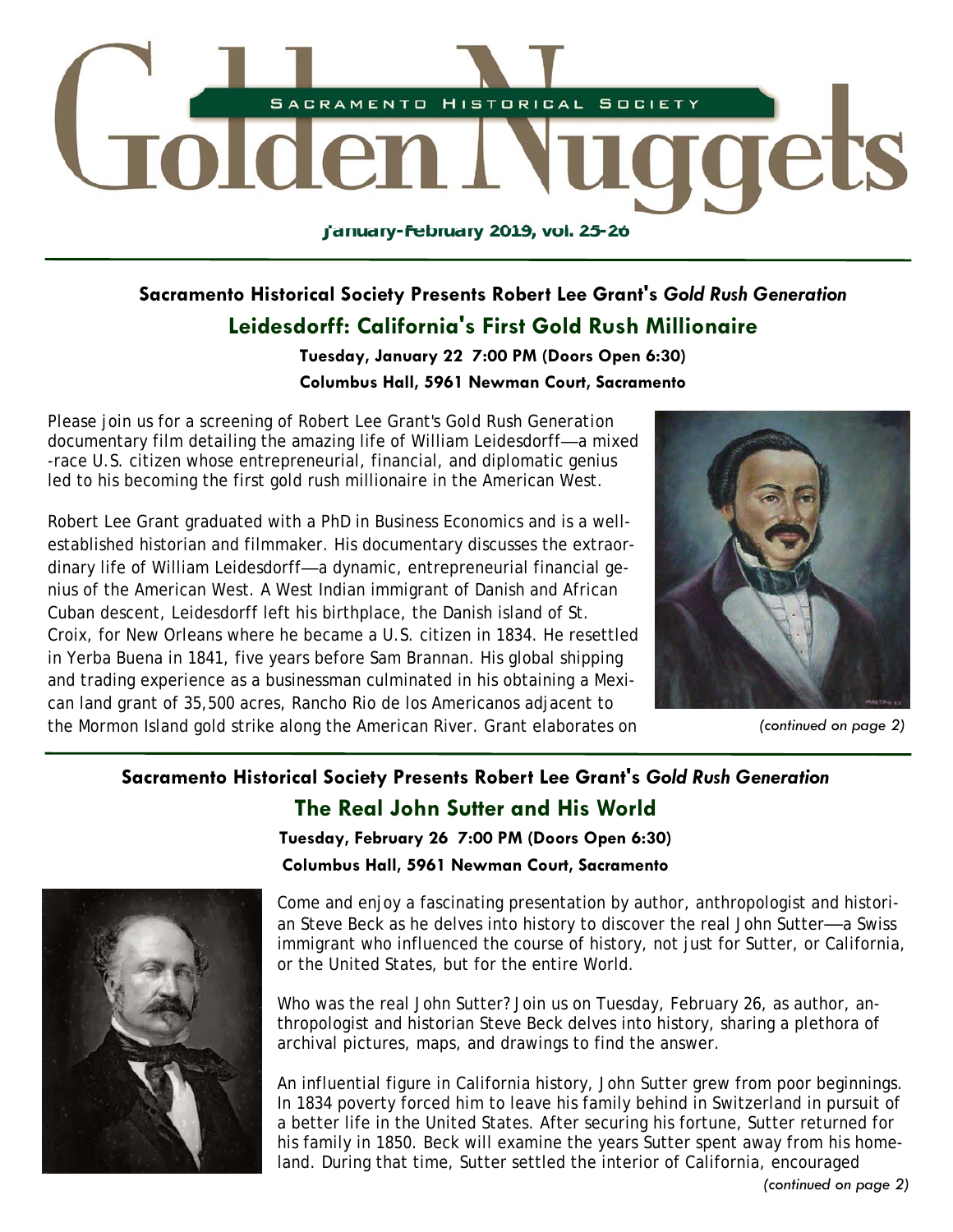### **Leidesdorff: California's First Gold Rush Millionaire** *(continued from page 1)*



**Two maps of Leidesdorff's Rancho de Los Americanos, one a Mexican disueño from the 1840s and the other from 1857**



how Leidesdorff's financial achievements in California resulted in his becoming the first gold rush millionaire and the wealthiest man west of the Mississippi River.

*Gold Rush Generation* is a four-part documentary serial that masterfully tells the story of some of the most influential and unknown figures in the development of the American West. The documentary is written, edited, produced, and narrated by Dr. Grant, whose previous work— *Nourishing The Kids Of Katrina—*won four awards and was a runnerup at the Cannes Film Festival. This first part features a particular emphasis on the endlessly fascinating James Beckwourth, African American mountain man and Crow Indian chief, as well as Leidesdorff

With *Gold Rush Generation*, Dr. Grant has innovated a special kind of film storytelling, 'histoire vérité', a technique that depicts the factual history of several unheralded figures, including minorities and women, who helped tame the West and who significantly contributed to the creation of California.

Don't forget to RSVP for this unique opportunity.

#### **The Real John Sutter and His World** *(continued from page 1)*

Western migration, rescued the Donner Party, and was instrumental in the Revolution of 1845, the Bear Flag Revolt, the Mexican-American War, the discovery of gold, and bringing agriculture to the Sacramento Valley. Some regarded Sutter as a resilient hero, while others perceived him as a scoundrel who mistreated and enslaved Native American laborers.

Uncover history with us as Beck attempts to unmask the real John Sutter*—*a man who influenced the course of history, not just for Sutter, or California, or the United States, but for the entire World.

Be sure to RSVP for this fascinating presentation.



## **2019 Annual Membership Renewal Time**

Thank you for making 2018 a very successful Sacramento Historical Society (SHS) quality growth year, by improving monthly programs, member feedback, and a 65 percent increase in monthly program attendance. This has resulted in our permanent move to the Knights of Columbus Hall (Columbus Hall) on Newman Court for 2019. For the first time since 2007, we have raised the annual membership fees for 2019 by \$5.

We have exciting improvement plans in the works for the organization and Columbus Hall facility in 2019. In late 2018 we debuted a new, permanent motorized projector screen, a 50/50 investment with the Columbus Hall building owners. We also just added ceiling fans. We have plans for an improved sound system, video system, and formally becoming a Club, which will facilitate improving the bar area. We are also contemplating a dinner show option. The index card feedback surveys, so instrumental to our growth, will be back in January and February to facilitate your ideas and input into our directional guidance early in the year.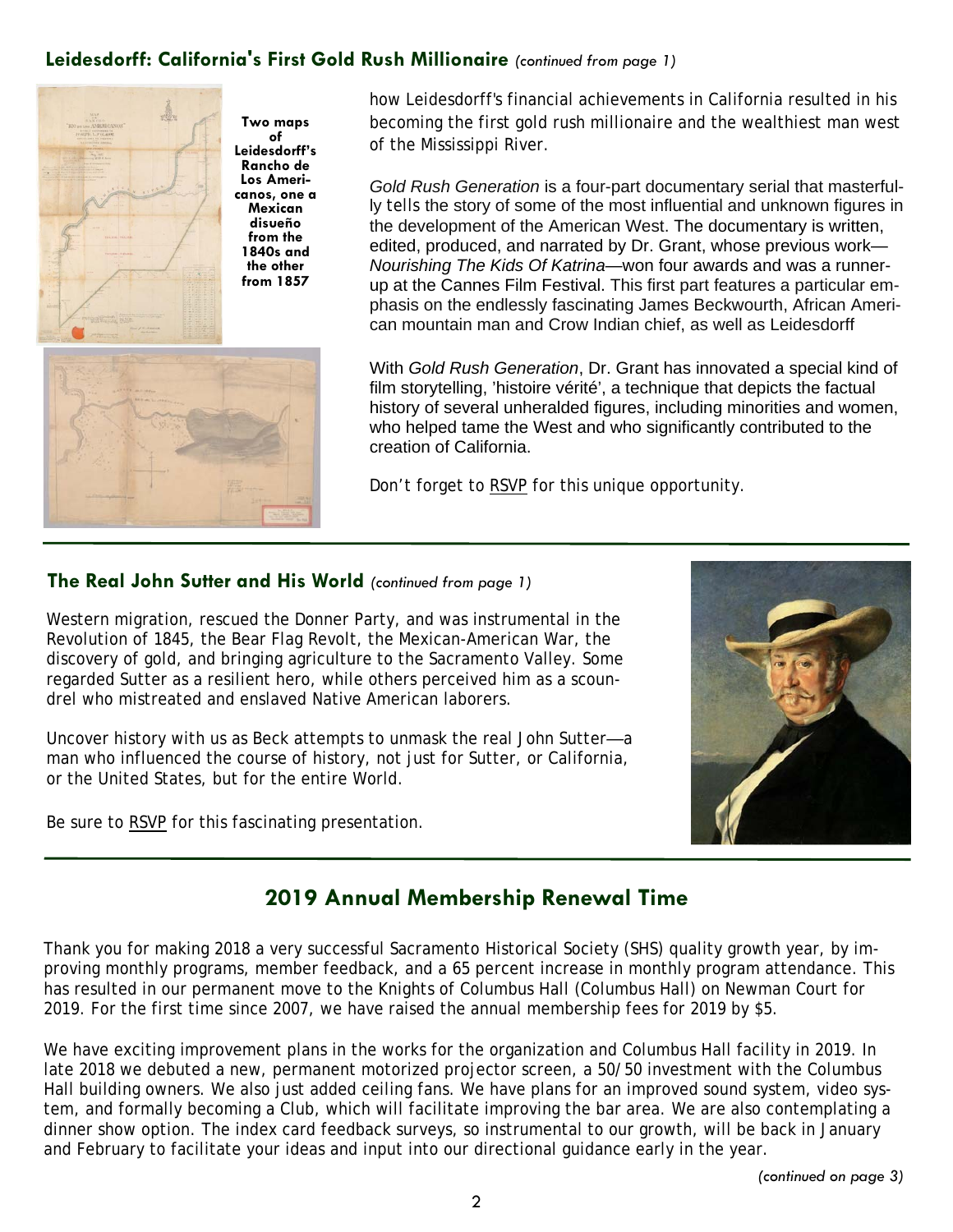# **Keeping Sacramento History Alive**

The Sacramento Historical Society (SHS) will hold our annual Board of Directors election at our February program meeting. We will have one open board position as Dr. Bob LaPerriere will be stepping down to devote more time to the Sierra Sacramento Valley Medical Society Museum of Medical History. Even though Dr. Bob is leaving the SHS board, he assures us that he will still be active in helping up preserve and promote the history of Sacramento.

You don't need to be doctor or have a degree in history to serve on the board of SHS. If you support the mission of SHS*—*preserving the heritage of the Sacramento region and to promoting a greater awareness of regional history*—*you have already met most of the requirements for serving on the board.

As president, one of my goals is to support each board member's passion for local Sacramento history. Each board member brings an area of interest that has a special place in their heart. Those interests are usually what become a SHS program or project. For instance, Director Mark Davidson has a deep interest in the history of the Mexican land grants in the area. He is leading an effort to determine if it is feasible to erect signs on major thoroughfares in Sacramento announcing the boundaries of the different land grant areas such as Rancho Del Paso and Rancho San Juan.

Another interest of the board is to develop deeper ties with CSU Sacramento. We are in preliminary discussions about a scholarship for history majors at the university. Director Gregg Lukenbill has a passion for preserving the fifty years of Golden Notes we have published, and Director Bill George works to keep railroad history in our program mix.

Then there are people like me who are focused on administration and organization. Although you would not know it from looking at my desk, I have a deep proclivity for having documents and administrative tasks properly documented and organized. Yes, I suppose I am a bureaucrat at heart. However, I am focused on the member's experience at SHS. A strong organizational structure results in smoother check-ins at monthly meetings and, hopefully, a more pleasant experience during our programs.

But SHS faces challenges. As our membership has grown, and we have had to move to a new facility to accommodate the increase in attendance at our program meetings, we have had to adapt. That means experimenting with seating, finding the correct screen, and continued challenges with the existing sound system. Since our primary member benefit is our monthly program meetings, we are continually searching for excellent speakers to entertain and inform our members.

While you may not be a subject matter expert in some aspect of Sacramento history, you may have other gifts or resources that our board needs. I hope you will entertain the prospect of serving on the board of the SHS. We only meet once a month for board meetings, separate from the monthly program events, and we are enhancing our online communication to keep board members informed and engaged, reducing the number of outside meetings.

If you have any questions, please feel free to contact me or any of the current board members about their experience and time commitments.

*—Kevin Knauss, President* 

#### **2019 Annual Membership Renewal Time** *(continued from page 2)*

Your membership donations support our mission to preserve the historical heritage of a broader Sacramento regional emphasis. With your continued support, together we make a difference learning about where we've been, and understanding where we are going, as we move toward building an even brighter history future.

We have fascinating Speaker Programs lined up for the next five months, with four out of the five delving deep into our nineteenth century roots. We are featuring Folsom's Leidesdorff, John Sutter, McClellan Air Force Base, an obscure Sacramento genius attorney duo, and in May a new movie titled "Sacramento and the Transcontinental Railroad that United the World." We are also planning another regional Enlightenment Awards celebration for the fall.

Renew your membership for 2019 online at sachistoricalsociety.org.